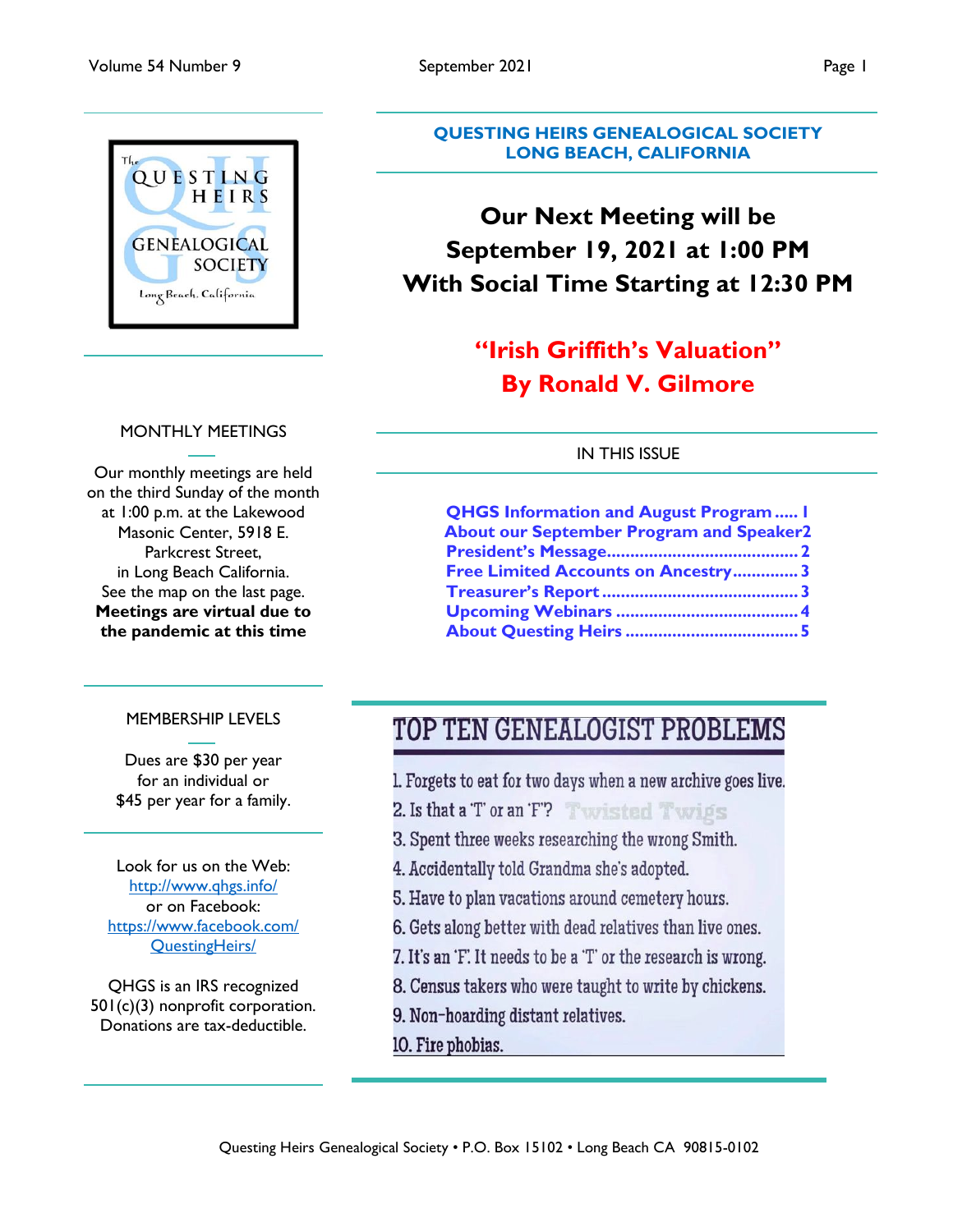# **September Speaker**

## **Irish Griffith's Valuation by Ronald V. Gilmore**

With a strong technical background (a degree in Electrical Engineering and a Master's degree in Mathematics), Ron pursued a career as a management consultant in IT with major assignments in Canada, USA and Europe. Retiring in 2010, Ron and Wendy bought a golf community home in Sun City Shadow Hills in Indio, CA.

With generous amounts of spare time now available, Ron turned to genealogy for family investigations in Ireland, UK, France/Germany and Canada. Ron has presented to a variety of genealogical societies including the Sun City Shadow Hills Genealogy Club, the Palm Desert Genealogy Club, the Moreno Valley GS and the Hemet-San Jacinto GS on his favorite topic: Ireland.





# **QHGS President's Message**

For those who missed our August meeting, Hal Horrocks talked about "drilling down" for better searching at various genealogy sites. I had never heard the term before his presentation. Since then, I have heard the term several times on different television shows. I learned a new term and more importantly how it relates to genealogy research.

Several members were sent notices from Amazon that we don't have an Amazon Smiles account. Our treasurer, Bob Prager is working on the problem. We hope to have it remedied soon and will let you know.

We are looking for someone to take over the duties of our Facebook page administrator. The job entails posting our meeting and speaker information each month and other genealogy news of interest. If interested, please contact me. Thank you Laurie Angel for doing this job for us for several years.

If you have any questions, concerns, ideas or suggestions, please let me know. You can find my contact information in the member directory or email me at questingheirs@gmail.com.

Christina "Tina" McKillip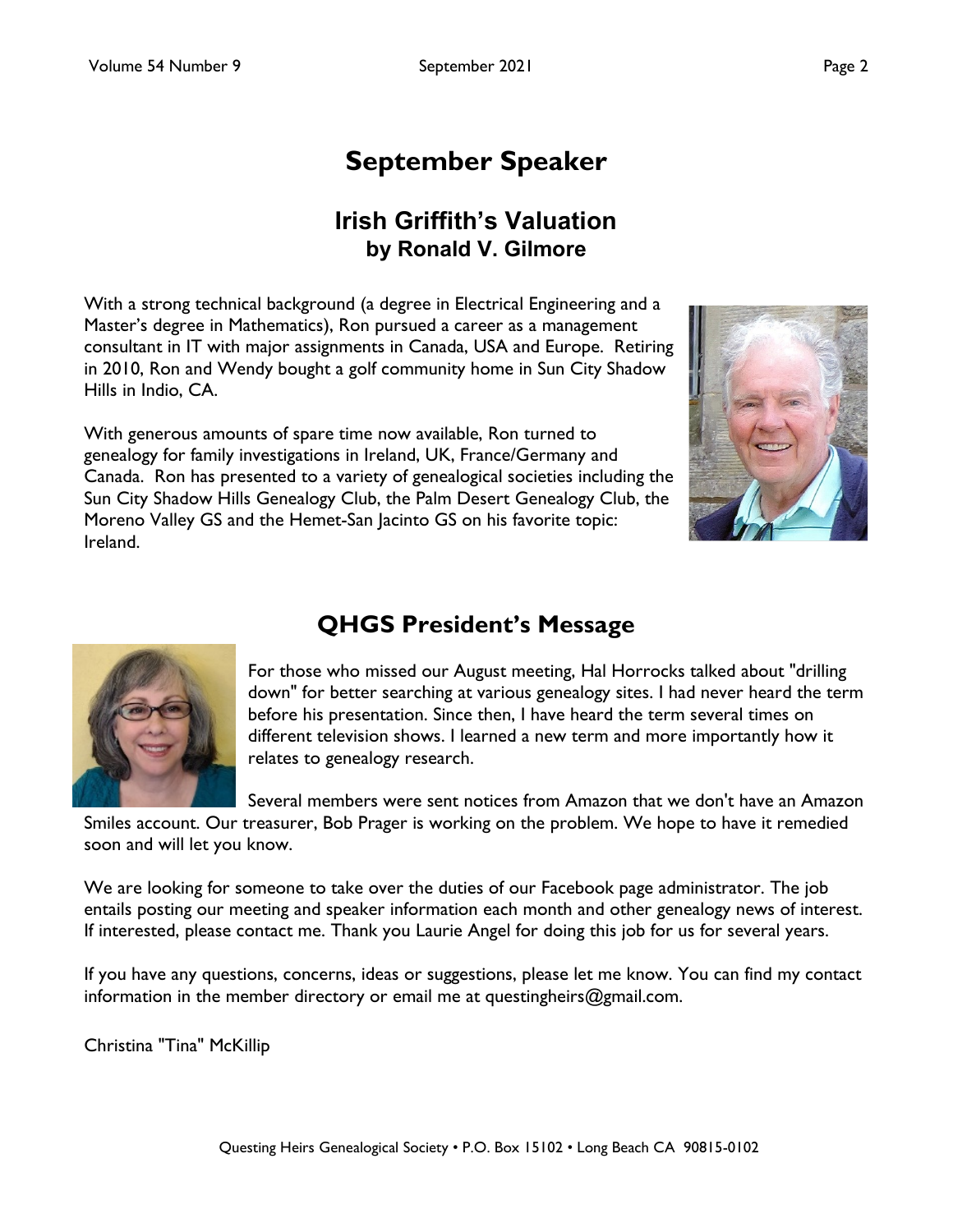## **Free Limited Accounts on Ancestry.com**

By Bob Prager

When first starting out in genealogy, the cost of a U.S. Discovery account at Ancestry.com (\$99 every 6 months) might be frightening. However, it's possible to build a tree on Ancestry and do a lot with it for free! Ancestry calls these Free Registered Guest Accounts. With such an account, you'd be able to build a tree, share that tree with friends and family, view family trees to which you've been invited, respond to messages from other members, and activate and do some work with an Ancestry DNA kit.

You can't view most records on Ancestry (although some records are available), but they can be found for free on the Library Edition of Ancestry, and many records are available for free at FamilySearch and other internet sites. You won't be able to view public Ancestry family trees created by others (unless they invite you to those trees).

The instructions for creating a free account are at **https://support.ancestry.com/s/article/Creating-a-Free-Ancestry-Account**. You'll need to provide your name, an email address (one not connected with a current Ancestry account), and create a password. To make sure you're creating a free account, don't provide a credit card number!

These accounts can be a way to get started building a family tree, and if you're going to be inactive for a while, you might let your paid Ancestry account lapse and become a Registered Guest. Ancestry provides more information on this type of account at **https://support.ancestry.com/s/article/Free-Registered-Guest-Accounts**

### *TREASURER REPORT*

*by Bob Prager*

*(April-June 2021) Income: \$350.00 Expenses: \$485.00 F&M checking balance: \$3,291.09 Fidelity balance: \$21,505.14*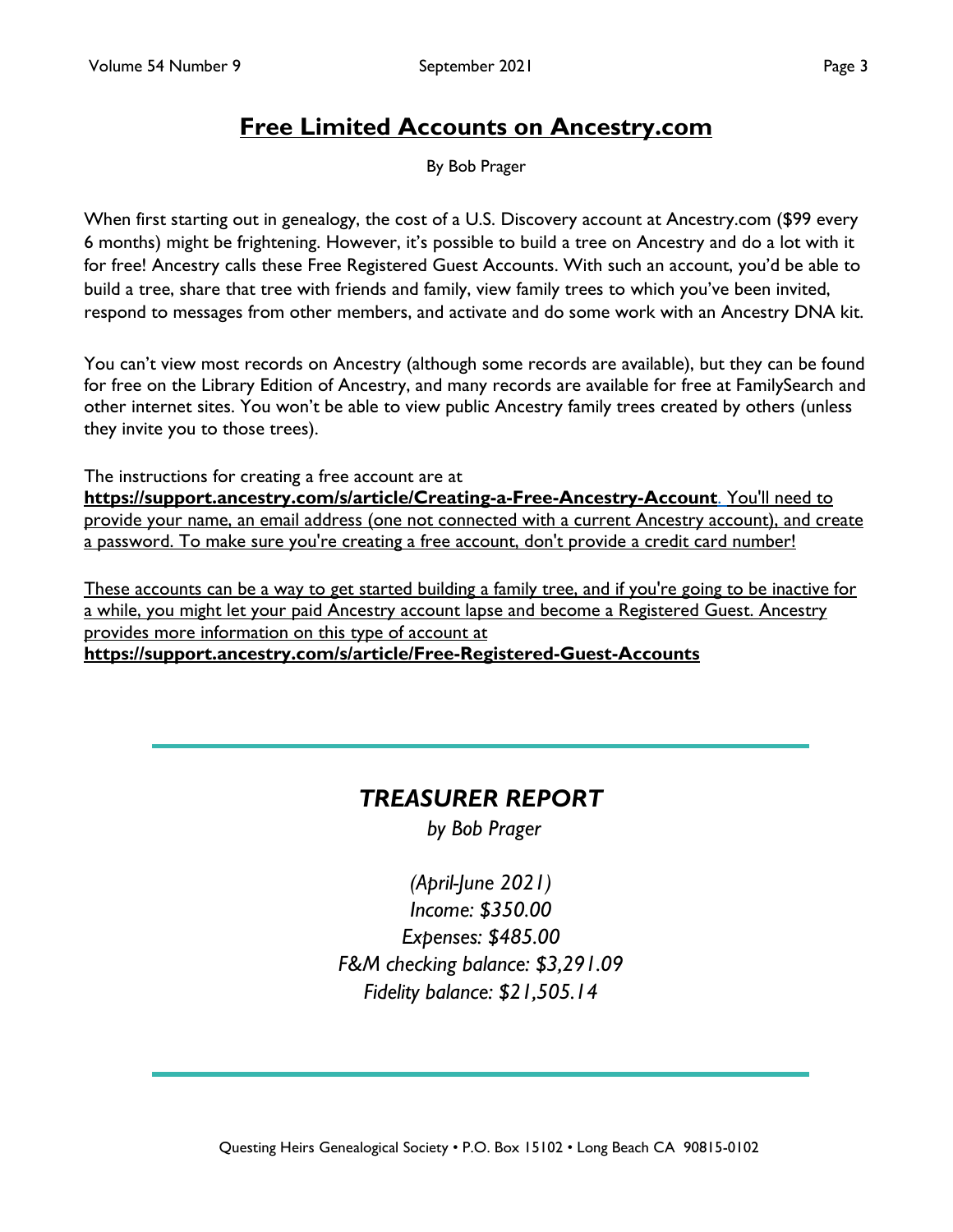# **Upcoming Webinars**

## **Legacy Family Tree Free Webinars**

**Legacy Family Tree Webinars : Upcoming Webinars**

(Click on the above link to register for any of the webinars below)

**Your DNA Questions Answered Live with Diahan by Diahan Southard** Wed, Sep 1, 2021 at 11 AM PDT

**Notes and Documents of Free Persons of Color by Anita Wills** Fri, Sep 3, 2021 at 11 AM PDT

> **Webtember: All Genealogy. All September Long** Fri, Sep 3, 2021 at 5 AM PDT

**Tracing Your 20th Century English Ancestors by Paul Milner** Wed, Sep 8, 2021 at 5 PM PDT

**Recent Updates to MyHeritage's Historical Record Search by Mike Mansfield** Tue, Sep 14, 2021 at 11 AM PDT

**Were They Orphans at All? DNA and the Orphan Train: Finding Kathryn's Family by Nancy Gavin Koester** Wed, Sep 15, 2021 at 11 AM PDT

**A Toboggan Ride Through Canadian Records, eh! By Lianne Kruger** Fri, Sep 17, 2021 at 11 AM PDT

**Federal Records Relating to Rivers and Canals by Pamela Boyer Sayre, CG, CGL** Tue, Sep 21, 2021 at 5 PM PDT

**Cluster Research: Using Groups of People to Find Your People by Robyn Smith** Wed, Sep 22, 2021 at 5 PM PDT

**The New and Improved Legacy Family Tree Webinars Website by Geoff Rasmussen** Tue, Sep 28, 2021 at 11 AM PDT

> **Beginning Ukrainian Genealogy by Michelle Chubenko** Wed, Sep 29, 2021 at 11 AM PDT